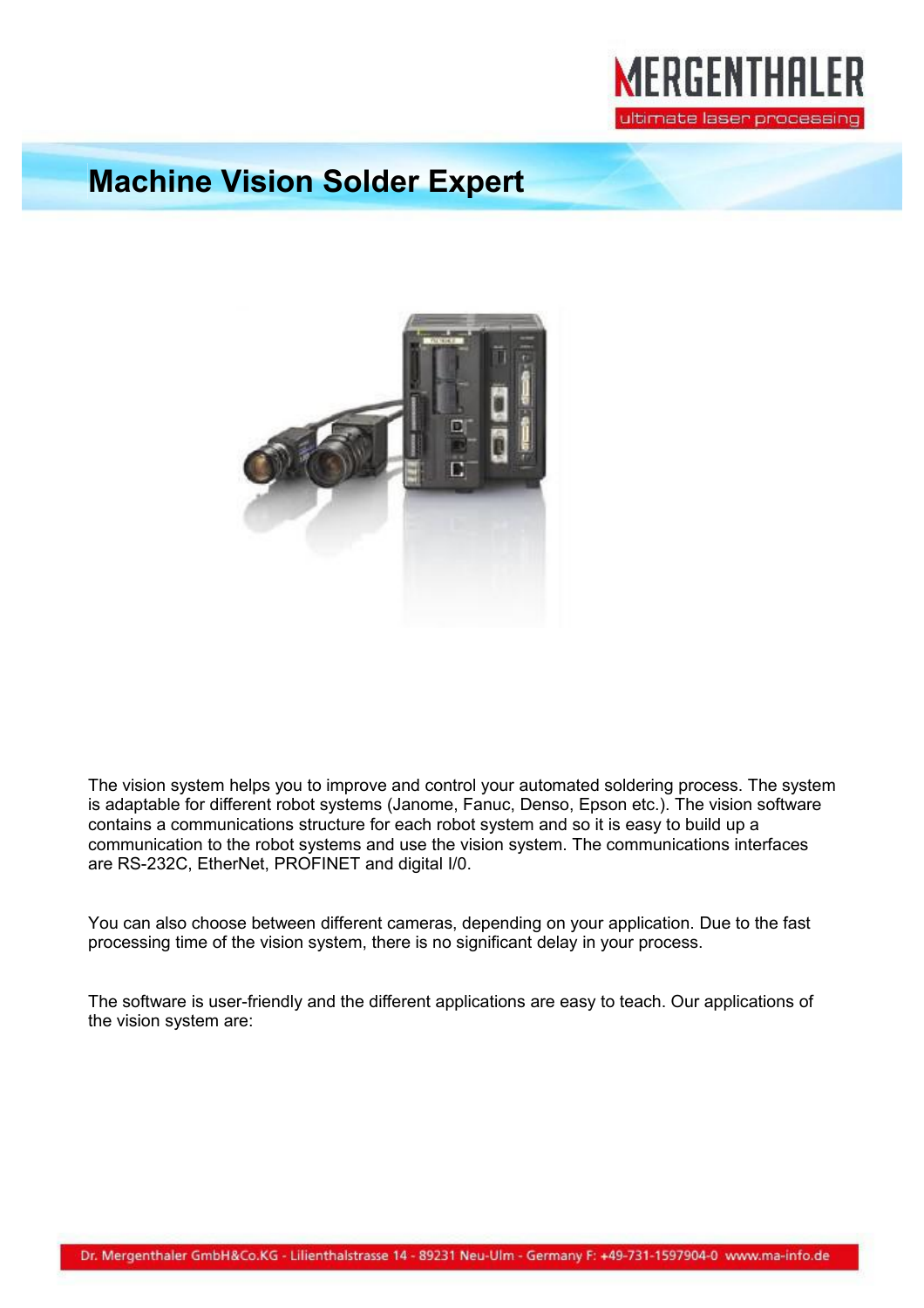

# **Machine Vision Solder Expert**

### **1. Position correction**

 In an automated process it is almost impossible to ensure that the solder pad is always at the same position. The vision system detects the solder pad, calculates the shift from the origin position and transmits the data to the robot system







*Shift of the pad Detection Calculation of the shift* 

## **2. Pre soldering inspection**

 With the pre soldering inspection you can control if the solder pad is alright. For example, you can check if the pin is missing due to a problem in an earlier process step.